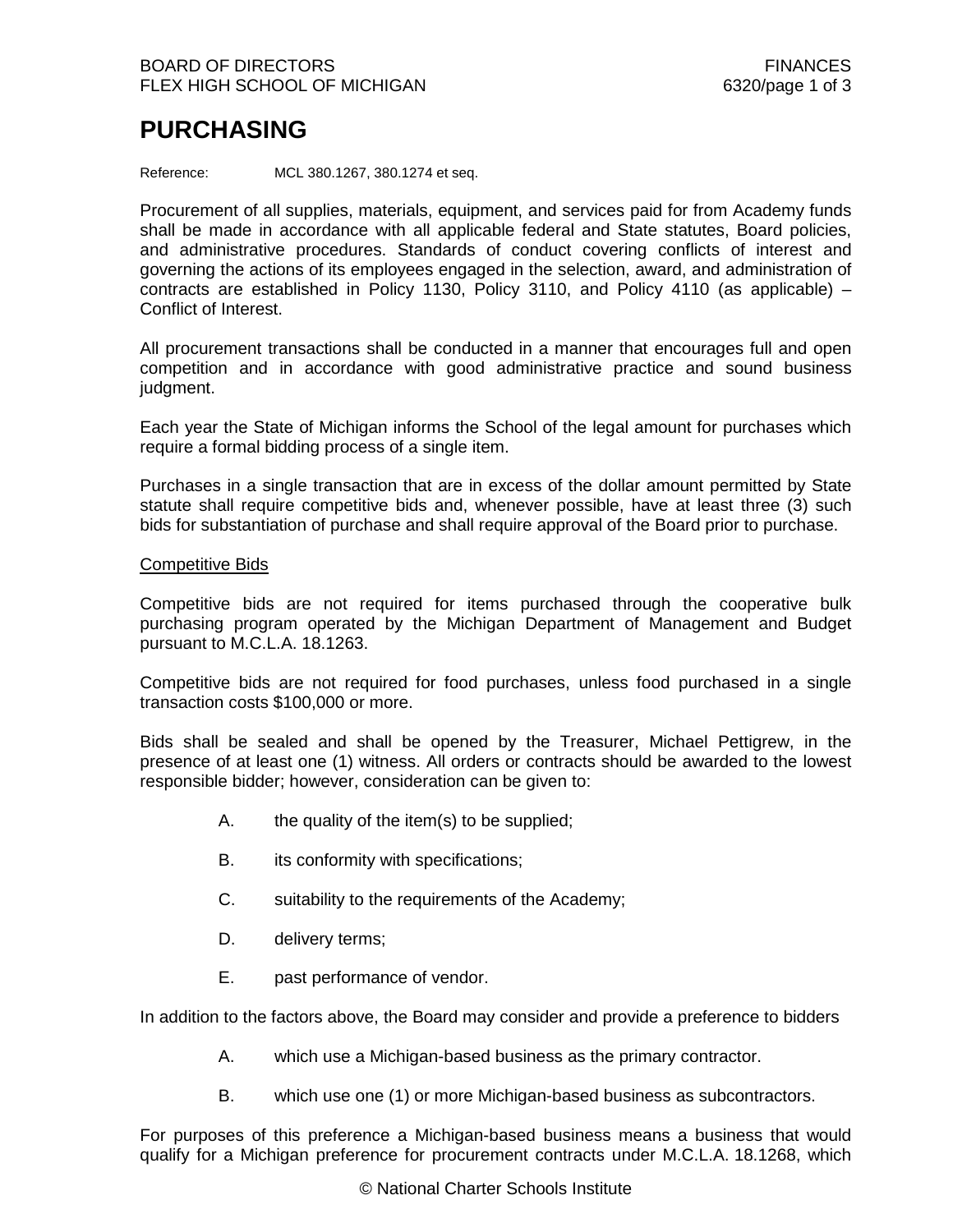requires that the businesses certify that since inception or during the last twelve (12) months it has done one of the following:

- A. have filed a Michigan business tax return showing an allocation of income tax base to Michigan
- B. have filed a Michigan income tax return showing income generated in or attributed to Michigan
- C. withheld Michigan income tax from compensation paid to the bidder's owners and remitted the tax to the Michigan Department of Treasury

The Board reserves the right to reject any and all bids.

## Bid Protest

A bidder who wishes to file a bid protest must file such notice and follow procedures prescribed by the Request For Proposals (RFP) or the individual bid specifications package, for resolution. Bid protests must be filed in writing with the Educational Service Provider within seventy-two (72) hours of the opening of the bids in protest.

Within five (5) days of receipt of a protest, the Educational Service Provider shall review the protest as submitted and render a decision regarding the merits of the protest and any impact on the acceptance and rejection of bids submitted. Notice of the filing of a bid protest shall be communicated to the Board and shall be so noted in any subsequent recommendation for the acceptance of bids and awarding of contracts.

Failure to file a notice of intent to protest, or failure to file a formal written protest within the time prescribed, shall constitute a waiver of proceedings.

## General Provisions

The Educational Service Provider is authorized to purchase all items within budget allocations.

In order to promote efficiency and economy in the operation of the school, the Board requires that the Educational Service Provider periodically estimate requirements for standard items or classes of items and make quantity purchases on a bid basis to procure the lowest cost consistent with good quality.

Whenever storage facilities or other conditions make it impractical to receive total delivery at any one time, the total quantity to be shipped but with staggered delivery dates, shall be made a part of the bid specifications.

Before placing a purchase order, the Educational Service Provider shall check as to whether the proposed purchase is subject to bid, whether sufficient funds exist in the budget, and whether the material might be available elsewhere in the school. All purchase orders shall be numbered consecutively.

The Board may acquire office equipment as defined in law by lease, by installment payments, by entering into lease-purchase agreements, or by lease with an option to purchase, provided the contract sets forth the terms of such a purchase.